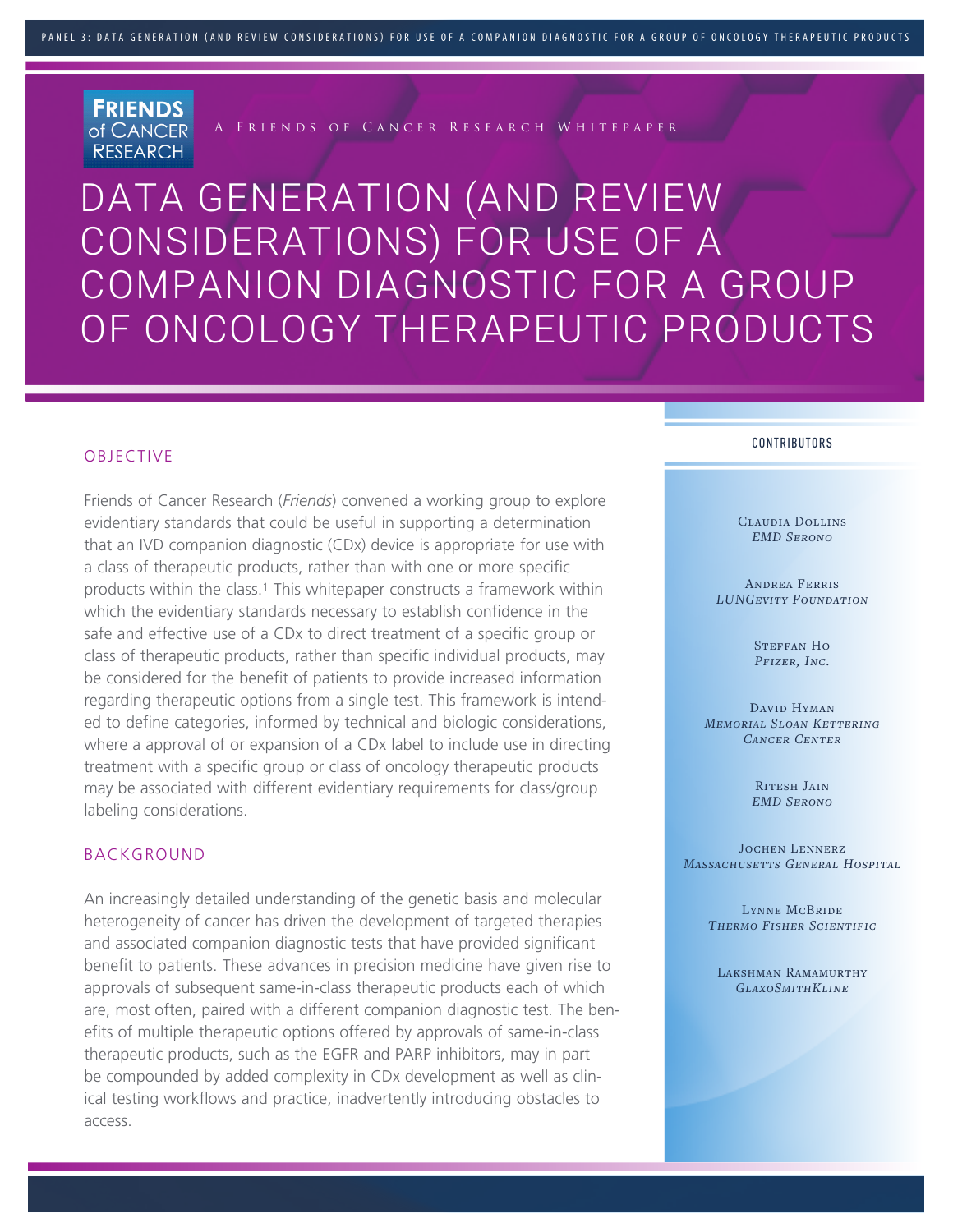## ABOUT FRIENDS OF CANCER RESEARCH

Friends of Cancer Research drives collaboration among partners from every healthcare sector to power advances in science, policy, and regulation that speed life-saving treatments to patients.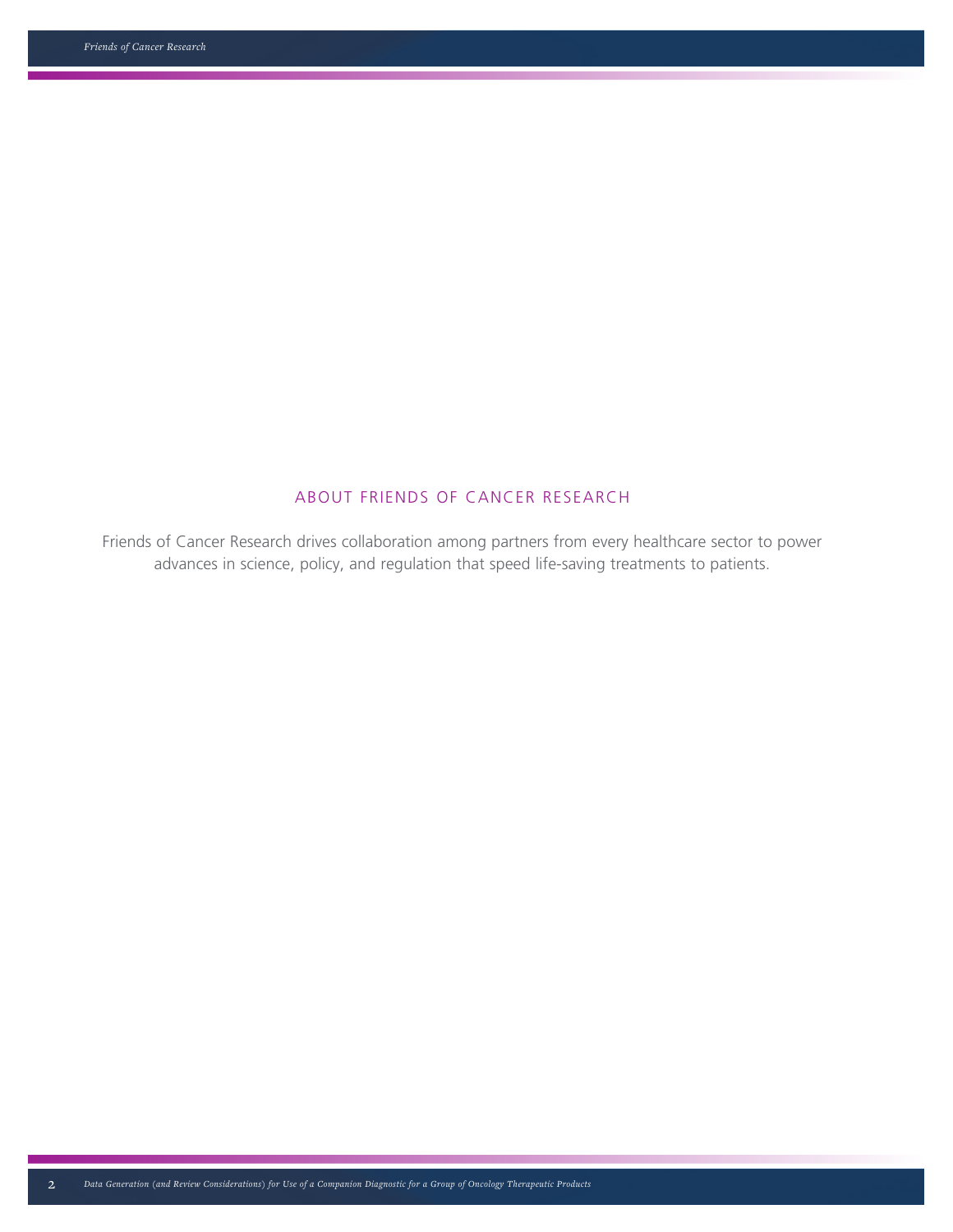A unique characteristic of certain targeted therapies is their reliance on the detection of a biomarker using a specific companion diagnostic test as an aid to identify the patient population most likely to benefit from that therapeutic. A CDx is the regulatory title given to tests approved that are essential to the use of a specific drug or biologic based on the detection of a biomarker. When a diagnostic test is approved as a CDx, its intended use in identifying patients who are appropriate for treatment with a specific therapeutic agent (including the name of the therapeutic), which is typically supported by results demonstrating an acceptable benefit-risk profile of the therapeutic agent used to treat patients identified using the CDx, is described in the CDx test label. Conversely, the indication statement of the corresponding drug or biologic label describes the requirement to test for the relevant biomarker using an approved test without naming the specific test. The Center for Devices and Radiologic Health (CDRH) typically considers companion diagnostics to be high-risk devices (Class 3) requiring pre-market approval, due to the potential for life-altering adverse events associated with incorrect test results. The clinical utility of a companion diagnostic is most often determined in the context of the test informing use of a single targeted therapy. However, more recently there have been approvals of multi-marker, panel-based CDx tests that can inform the use of multiple therapeutic products across multiple tumor types.2,3,4

In the Guidance for Industry and Food and Drug Administration (FDA) Staff on In Vitro Companion Diagnostic Devices, the concept of more broadly labeling an IVD companion diagnostic device that would enable use with a class of therapeutic products was introduced:

The labeling for an in vitro diagnostic device is required to specify the intended use of the diagnostic device (21 CFR 809.10(a)(2)). Therefore, an IVD companion diagnostic device that is intended for use with a therapeutic product must specify the therapeutic product(s) for which it has been approved or cleared for use. In some cases, if evidence is sufficient to conclude that the IVD companion diagnostic device is appropriate for use with a class of therapeutic products, the intended use/indications for use should name the therapeutic class, rather than each specific product within the class.

Additional guidance pertaining to the definition of a class of therapeutic products or elaboration on the evidence that would be sufficient to support expanding a CDx label to reference a class of therapeutic products was not provided. Therefore, a draft Guidance was issued in December 2018 on Developing and Labeling In Vitro Companion Diagnostic Devices for a Specific Group or Class of Oncology Therapeutic Products – Guidance for Industry. Included among the important considerations regarding broader labeling was further definition of a class or group of therapeutic products, which would be "Approved for the same indication, including the same mutation(s) and the same disease for which clinical evidence has been developed with at least one device for the same specimen type for each therapeutic product."5

Development of a new targeted therapeutic agent within a potential drug class requires the identification and treatment of patients within the same indication using a test for the same or a biologically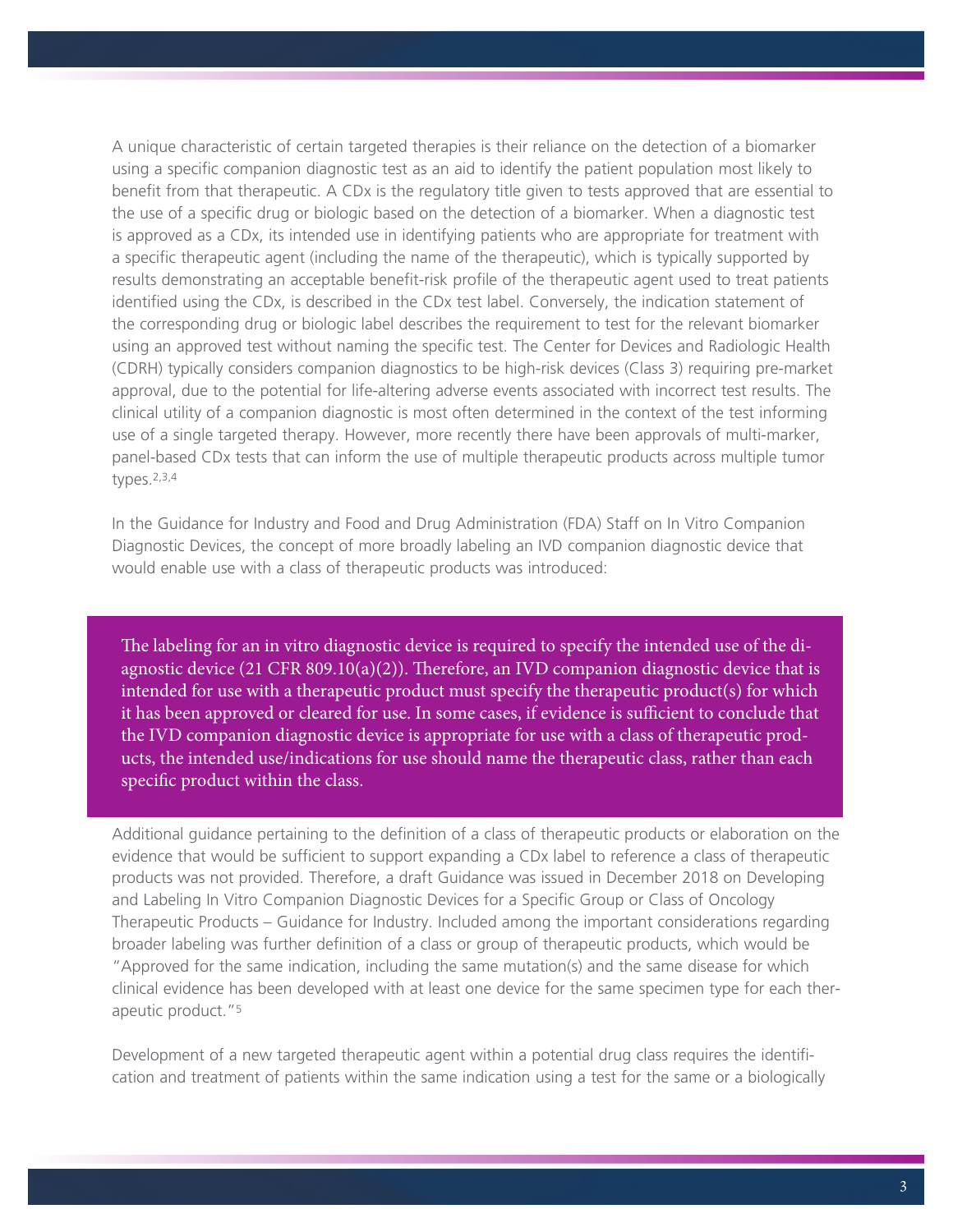highly related biomarker. However, the new or next generation "same-in-class" (e.g. targeting the same enzyme) therapeutic agent may be intentionally designed to overcome limitations (e.g. resistance mechanisms) associated with the previously approved same-in-class drug that has become established as the standard of care. Use of the new same-in-class drug subsequent to treatment with the approved same-inclass drug eliminates the need to utilize a companion diagnostic test to identify patients for treatment with the new drug given that patients have already been identified to direct the earlier line of treatment with the approved same-in-class drug. Rather, patients are enrolled based on their prior treatment. For example, five drugs are currently approved for the treatment of patients with metastatic non-small cell lung cancer (NSCLC) that is determined to be anaplastic lymphoma kinase (*ALK*)-positive, but due to differences in the line of therapy for which the drug was approved, differences in the requirement for an FDA-approved test differ across these drugs. Drugs that are used subsequent to treatment with a prior (e.g. first-line) same-inclass therapeutic agent do not directly rely on an approved test "as an aid in identifying patients eligible for treatment" but rather take advantage of the existing standard of care established by same-in-class agents, with associated companion diagnostic tests, previously approved as an earlier line of treatment.

Further, given the limitations of tumor tissue availability, testing with multiple CDx for the same biomarker in order to enable treatment with specific or different *ALK* inhibitors may not be feasible. Similarly, serial or parallel application of the multiple single-analyte CDx tests now relevant for the optimal management of NSCLC is challenging and, in some cases, impractical to implement or unfeasible due to tissue availability. In addition, subsequent testing companies that come to market with a test for *ALK* could encounter problems, for example with accessing clinical trial tissue samples, with expansion of their label indication to include all drugs.

The FDA published draft guidance in December 2018 to inform the development and labeling of companion diagnostics for indication with multiple therapeutic products across a group or class of therapeutic products and final guidance is pending.<sup>5</sup> The draft guidance provides an important first step to advancing the use of group labeling for companion diagnostics, but further discussions are needed in order to address the issues outlined in this whitepaper. For example, the draft guidance refers to diagnostic devices for the identification of specific EGFR mutations in tumors of patients with NSCLC. Five different FDA-approved therapeutic products are indicated for patients with NSCLC whose tumors have EGFR mutations – deletions in exon 19 or base-substitution mutations in exon 21 (excluding the T780M and other resistance mutations). In many of these cases, the CDx may only have been clinically validated with one of the therapeutic products in the class. Prior FDA guidance documents5,6 address how a CDx may seek approval for additional drugs in the same class beyond the agent for which it was originally approved. The guidance suggests how thorough analytical validation of the biomarker including cut-offs for the specific indication, and potentially clinical experience of the diagnostic with at least two therapeutic products can help broaden the labeling of the companion diagnostic for multiple therapeutic products that are in the same class.

The current whitepaper will consider case studies for three biomarkers, EGFR, *ALK*, and *BRCA*/HRD, to 1) define categories of biomarkers based upon biological and technical complexity, 2) explore how FDA's draft guidance could be implemented for simple or moderately technical biomarkers, and 3) begin to develop a common solution on how to establish a shared definition and evidentiary standard for high complexity biomarkers.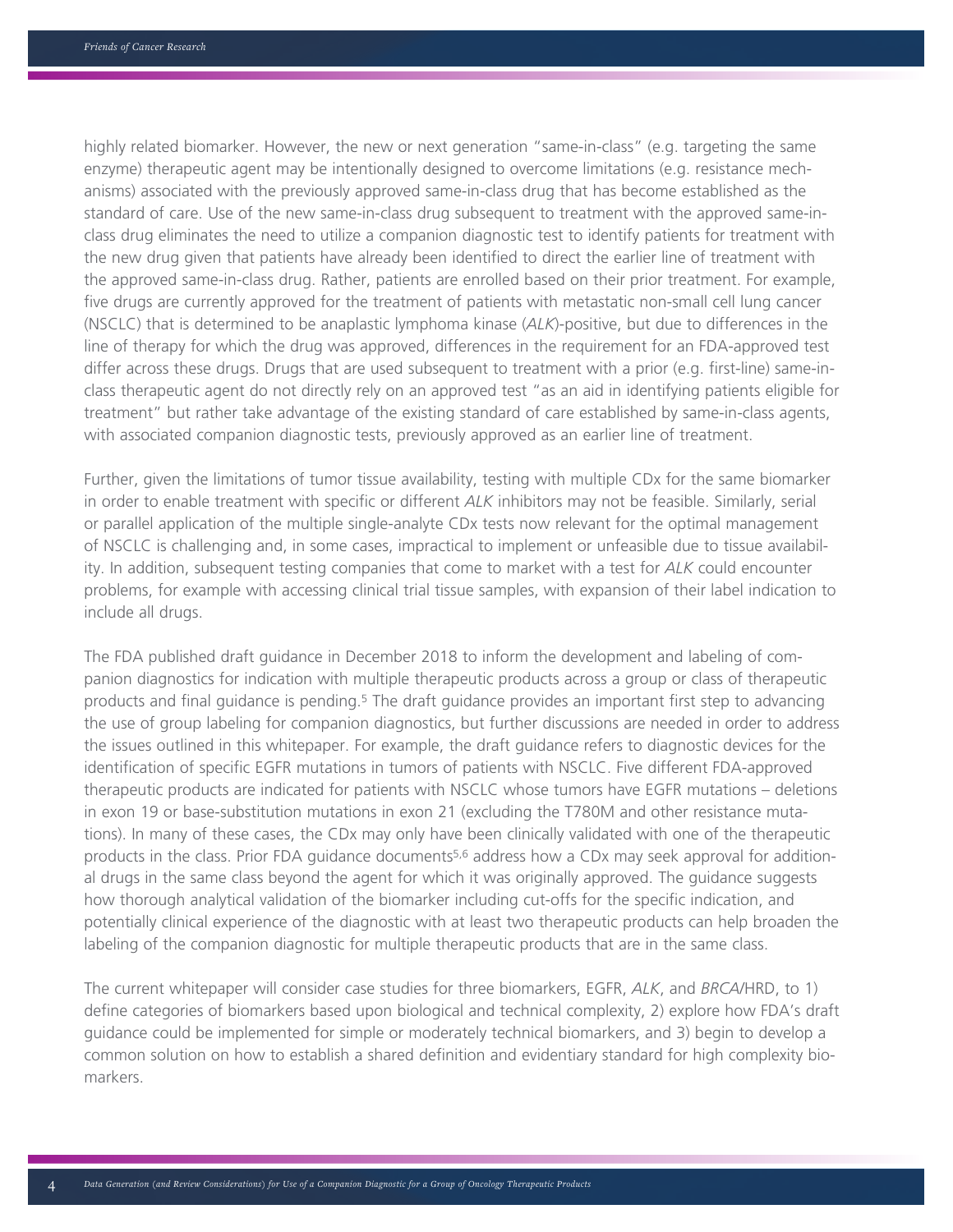The formulation of a scientific evidentiary standard will be helpful to stakeholders as follows:

- **a. Industry** make for efficient diagnostic development by providing a clear, consistent understanding of the types of validation studies required.
- **b. FDA** help align various definitions of the "same" biomarker CDx and help FDA evaluate the safety and efficacy of the drug and diagnostic more efficiently.
- **c. Physicians** communicate information about new and exciting targeted therapies to physicians using 'simplicity in labeling'. This will be of enormous help to them as they manage their patients.
- **d. Patients** who seek streamlined and efficient access to both innovative life-changing therapies and to high-quality diagnostic tests that are critical in directing their safe and effective use.

### **A Framework for Companion Diagnostic Group Labeling**

A framework to inform group labeling for companion diagnostics requires accurate classification (**Table 1**). Diagnostic tiers should be stratified by complexity of the principle of operation/technology, the biology of the drug target and diagnostic biomarker, including an understanding of mechanism of action, and the test's clinical application. This framework is predicated on the assumption that a group of therapeutic products can be appropriately defined, as described in the draft guidance (a specific group or class of oncology therapeutic products are those approved for the same indications, including the same mutation(s) and the same disease for which clinical evidence has been developed with at least one device for the same specimen type for each therapeutic product).

### **Classification Schema**

**Tier A** companion diagnostics would include tests designed to identify biomarkers that are technically or biologically "simple", such as SNVs or indels associated with dominant driver oncogenes, where measurement of the biomarker in the intent-to-test population demonstrates a distribution that is largely bimodal, supporting a binary (positive vs negative) readout in which classification is not highly sensitive to the cutpoint. In this Tier, group labeling would be based upon other tests targeting the same analyte (for example, a nucleic acid change), using the same technology, and from the same matrix. We propose the creation of a regulatory pathway for review and approval of Tier A biomarkers primarily on the basis of analytical and clinical validation, including assessment of clinical concordance, and demonstration of non-inferiority, with at least one other approved assay measuring the same analyte. **Tier B** companion diagnostics would represent a slightly more complicated or "moderate" biological and technical complexity and/or require a higher level of evidence to support group labeling and may include tests using the same or different platform technologies. An example of a Tier B CDx may be detection of a gene fusion event that defines a biologically distinct subgroup within a given indication, which can involve a variety of upstream partners, or assays that require a high degree of clinical interpretation (for example, a test that involves pathogenicity assessment of a germline variant). Lastly, **Tier C** companion diagnostics would represent the most technical tests, such as algorithmically determined biomarkers and/or require a high level of evidence to support group labeling where different platform technologies or matrices are used, or the algorithms are so unique to each test that a "group" labeling may not be feasible for Tier C biomarkers. Examples here include assignment of homologous recombination deficiency (HRD) scores or tumor mutation burden as a continuous variable each based on next-generation sequencing.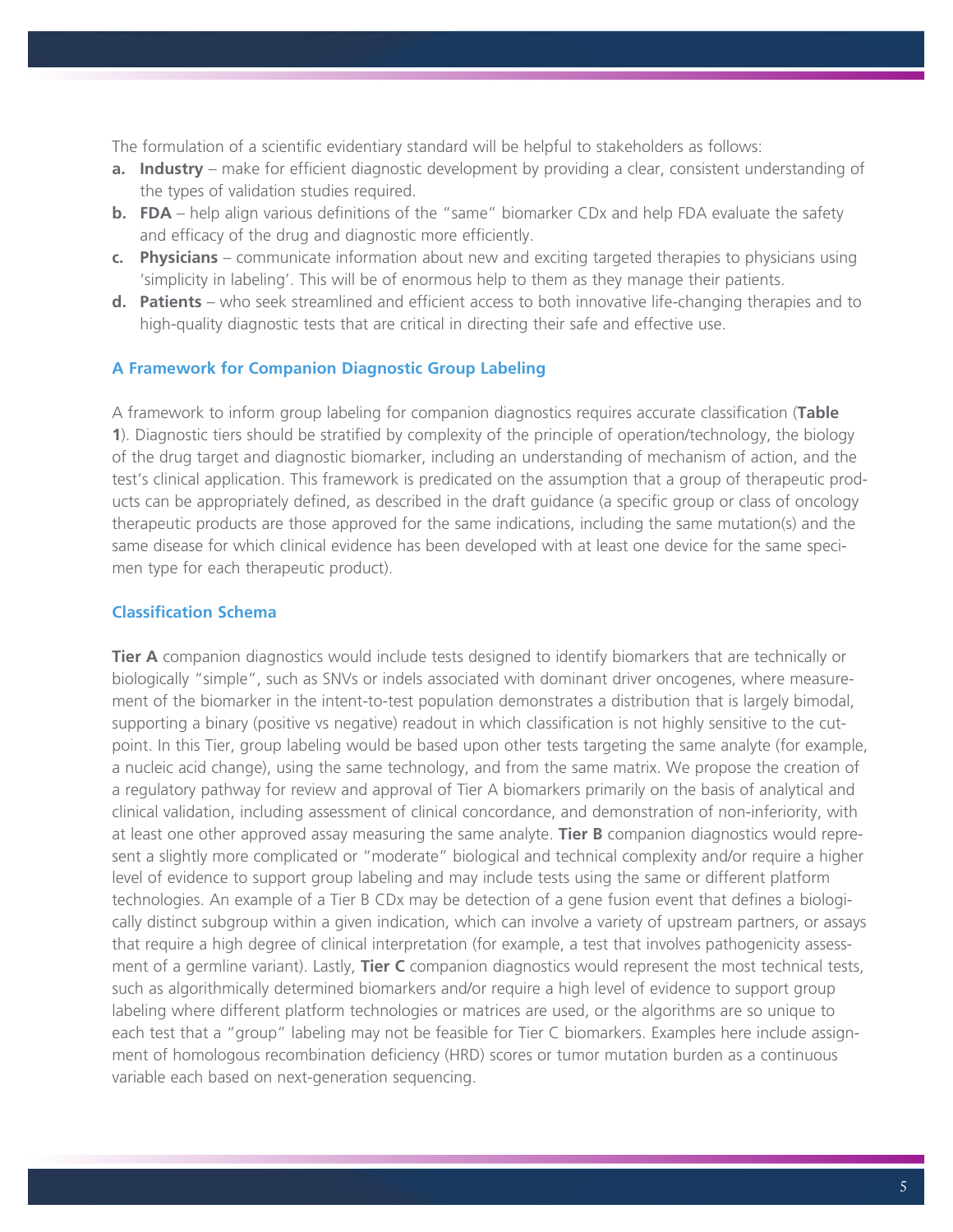**Table 1** outlines a rough framework of how a test might qualify for each tier based upon a general pattern of characteristics and provides examples of those characteristics. Placement in a tier is dependent upon the biologic and technical considerations of the test itself but also the diversity that exists between tests within a group label. A test would not have to meet all the listed characteristics to be placed in a tier. For example, the currently FDA approved CDx for EGFR are FFPE tumor tissue specific and are placed under Tier A here. However, if an NGSbased EGFR CDx were developed for cell-free DNA (cfDNA) isolated from plasma, this difference in matrix used by the test would merit placement in Tier C for the type of evidence needed to support a label expansion to a group label where other tests within the group use FFPE. Further, a detailed understanding of the mechanism of action of the indicated class of therapeutic products and the interaction between the therapeutic product and the biomarker would contribute to consideration of whether tests evaluating different matrices or utilizing distinctly different platform technologies would warrant placing the test in a different tier.<sup>5,6</sup>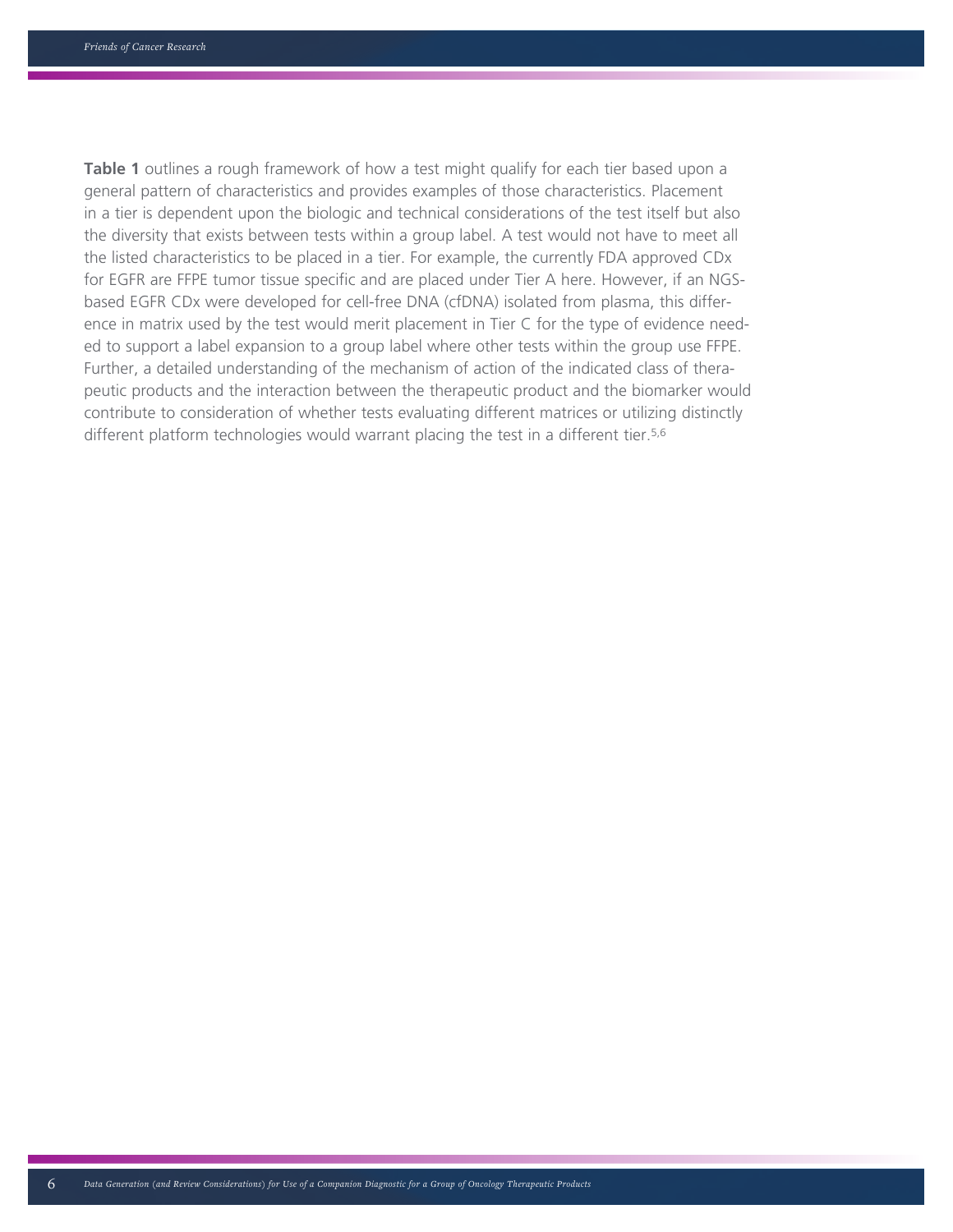|   | Tier   Complexity <sup> </sup> |                               |                                                                                                                                                                                                                                                                                                                                                                                                                                                     | Example                                                                     |                          |                                        | Type of evidence to support Dx label expansion<br>to a specific group or class of therapeutic prod-<br>ucts <sup>2</sup>                                                                                                                                                                                                                                                                                                                                                                                                                                                                           |  |
|---|--------------------------------|-------------------------------|-----------------------------------------------------------------------------------------------------------------------------------------------------------------------------------------------------------------------------------------------------------------------------------------------------------------------------------------------------------------------------------------------------------------------------------------------------|-----------------------------------------------------------------------------|--------------------------|----------------------------------------|----------------------------------------------------------------------------------------------------------------------------------------------------------------------------------------------------------------------------------------------------------------------------------------------------------------------------------------------------------------------------------------------------------------------------------------------------------------------------------------------------------------------------------------------------------------------------------------------------|--|
|   |                                | $\boldsymbol{\breve{\alpha}}$ | <b>Alteration Type</b>                                                                                                                                                                                                                                                                                                                                                                                                                              | Φ<br>Dx Analyt                                                              | <b>Platform</b><br>ă     | Dx Matrix                              |                                                                                                                                                                                                                                                                                                                                                                                                                                                                                                                                                                                                    |  |
| ⋖ | $\geq$                         | EGFR<br><b>INI</b>            | Simple: SNV <sub>S, indels</sub>                                                                                                                                                                                                                                                                                                                                                                                                                    | BRCA2)<br>Single gene (e.g.<br># of genes (e.g.<br>EGFR) or small<br>BRCA1& | SDN                      | tumor tis-<br>FFPE<br>sue              | Concordance <sup>4</sup> with approved test(s)                                                                                                                                                                                                                                                                                                                                                                                                                                                                                                                                                     |  |
| m | Moderate                       | <b>ALK</b><br><b>INL</b>      | fusion, low # fusion<br>Moderate: Gene<br>partners                                                                                                                                                                                                                                                                                                                                                                                                  | fusions<br>ALK gene                                                         | IHC: FISH;<br><b>NGS</b> | tumor tis-<br>FFPE<br>sue              | Concordance <sup>4</sup> with approved test(s); additional sup-<br>porting evidence and rationale                                                                                                                                                                                                                                                                                                                                                                                                                                                                                                  |  |
| Ō | High                           | <b>PARPi</b>                  | unknown (e.g. tumor<br>Complex: Many vari-<br>suppressor mutants;<br>ants, some may be<br>fusions with many<br>partners)                                                                                                                                                                                                                                                                                                                            | HRD <sup>3</sup>                                                            | NGS                      | tumor tis-<br>sue; plas-<br>FFPE<br>ma | met, test-specific association with clinical outcome is<br>needed and a class-specific label would not be fea-<br>off) to optimize concordance with established tests<br>spective design of the test/test algorithm (e.g. cut-<br>additional supporting evidence and rationale; pro-<br>may be necessary; if acceptance criteria cannot be<br>Concordance <sup>4</sup> with approved test(s) along with<br>sible                                                                                                                                                                                   |  |
|   | Footnotes:                     |                               | ferent types of assays that may employ different platform technologies, bioinformatic pipelines, biospecimen matrices, etc.<br>the biology of the drug and Dx target and associated understanding of the drug class mechanism of action<br>Referring to the Dx target (specific analyte), the test platform te<br>$2$ Predicated on appropriate consideration of the key factors relev<br>test population and the benefit-risk profile of the class |                                                                             |                          |                                        | er-drug interaction, clinical experience, analytical validity, clinical validity)<br><sup>3</sup> HRD, homologous repair deficient; this term is intended to refer to a biologically defined state (i.e. "BRCAness") that can be variably<br>chnology and the biospecimen matrix (see Table 2), all considered within the context of<br><sup>4</sup> Acceptance criteria for PPA and NPA are defined on a case-by-case basis informed by prevalence of biomarker-positive subgroup within the intent-to-<br>rant to drug class Dx labeling (see below; group or class definition, MOA and biomark- |  |

Note: In all cases, as per draft FDA guidance, sponsors are encouraged to engage in discussions with FDA (CBER, CDRH, or CDER), in coordination with the<br>Oncology Center of Excellence, early in the development or considerat Note: In all cases, as per draft FDA guidance, sponsors are encouraged to engage in discussions with FDA (CBER, CDRH, or CDER), in coordination with the Oncology Center of Excellence, early in the development or consideration of possible class-based labeling of a companion diagnostic test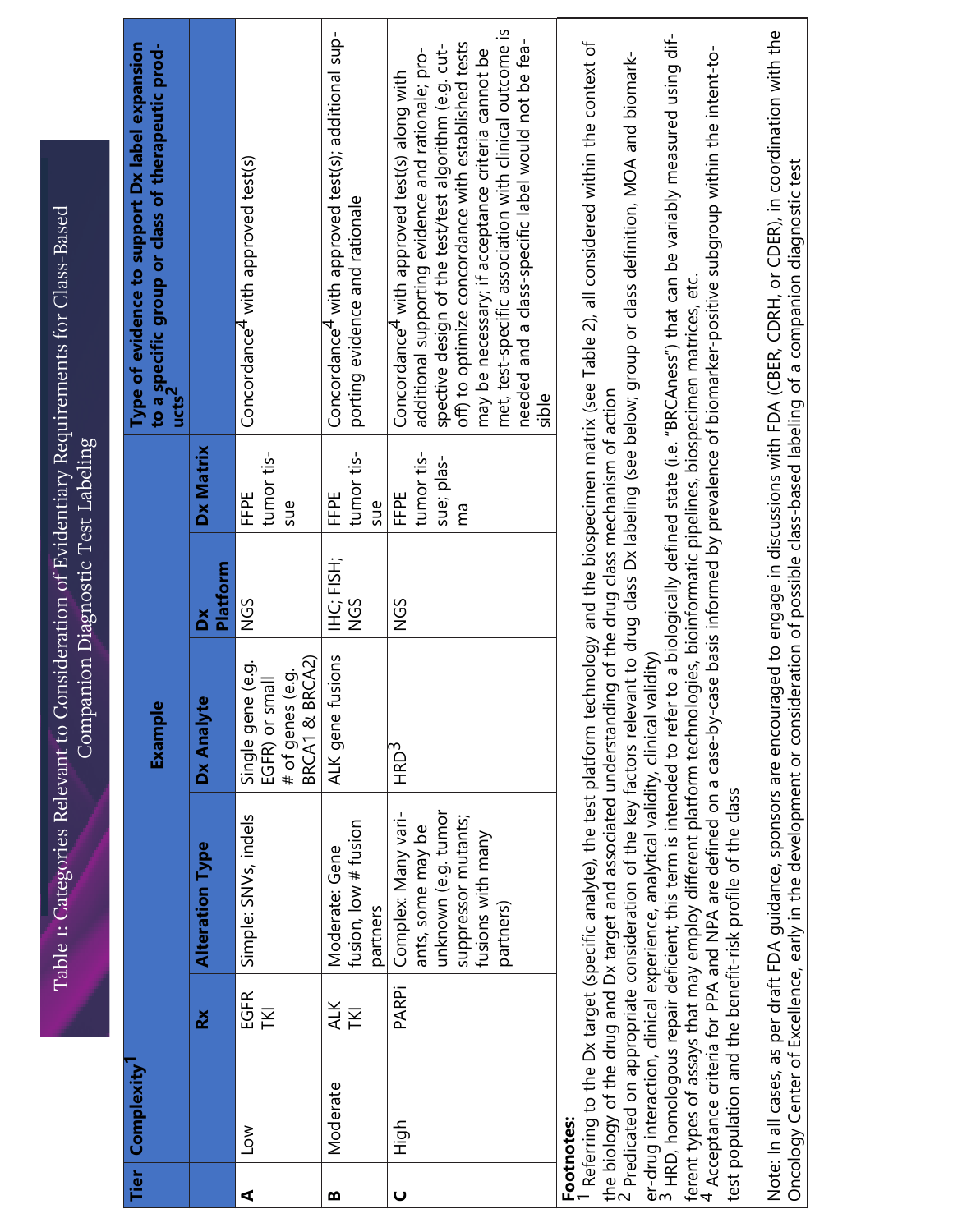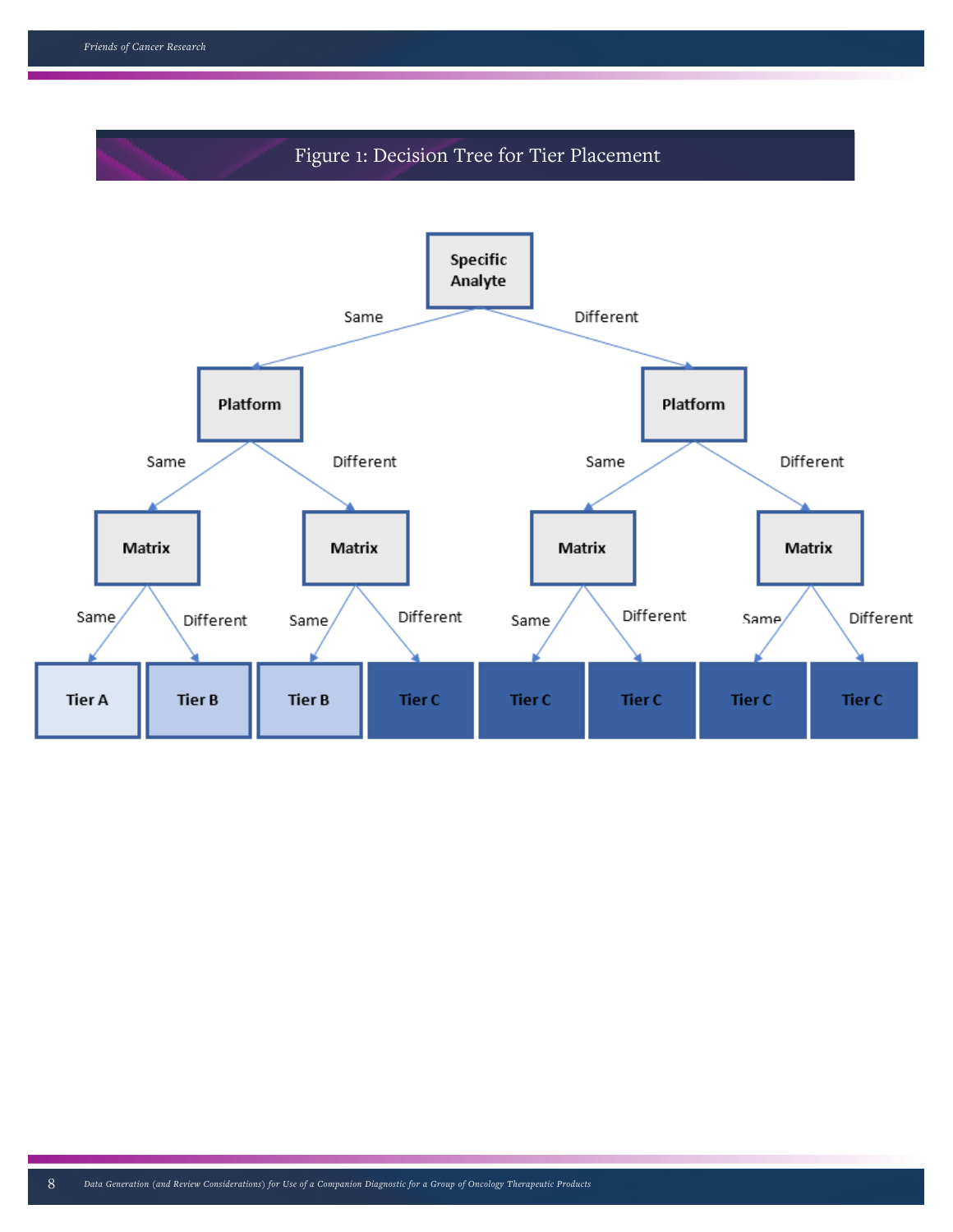## **Challenges to Address and Evidence to Support Label Expansion by Category**

In its draft guidance, FDA outlines five specific factors companion diagnostic developers should consider when deciding to pursue a broader labeling claim:

- **1. Group or class definition.** Whether there is a specific group or class of oncology therapeutic products that can be defined (according to the indication, mutation(s), or disease listed in the therapeutic product's label) for which a companion diagnostic will identify an appropriate patient population for potential treatment.
- **2. Understanding of MOA and biomarker-therapeutic interaction.** Whether there is a detailed understanding of a) the mechanism of action of the specific group or class of oncology therapeutic products being considered for use with the companion diagnostic and b) the interaction between the therapeutic products and the biomarker(s), at the mutation level, detected by the companion diagnostic.
- **3. Sufficient clinical experience.** Whether there is sufficient clinical experience with at least two therapeutic products for the same biomarker-informed indications.
- **4. Demonstration of analytical validity.** Whether analytical validity of the companion diagnostic has been demonstrated across the range of biomarkers that inform the indication.
- **5. Demonstration of clinical validity.** Whether clinical validity of the companion diagnostic has been demonstrated with the therapeutic products in the disease of interest.

The below case studies seek to apply the framework outlined above with this guidance to development of a companion diagnostic test where a group label is pursued. By application to examples of companion diagnostic tests used to detect biomarkers representing each tier in **Table 1**, this whitepaper will outline the variables that could be used to provide assurance of drug efficacy across a drug class when indicated by a CDx with a group label across increasingly technical and biological complexity of biomarkers.

# CASE STUDY 1: APPLICATION OF TIER A TO EGFR MUTATIONS

According to the categorization schema in Table 1, CDx currently used to identify patients with EGFRpositive NSCLC as an aid in directing treatment with specific members of the class of therapeutic products that inhibit the EGFR receptor tyrosine kinase fit the characteristics designed for Tier A CDx. The biomarker measured by EGFR CDx tests is a specific nucleotide deletion in exon 19 and specific SNVs in exon 21 of the EGFR gene, and the tests utilized to identify these alterations all evaluate the same analyte derived from the same biospecimen matrix. In addition, the alterations represent reasonably well-understood oncogenic driver mutations. The FDA's draft guidance identified EGFR as a case study to illustrate the thought process that would identify appropriate companion diagnostics for group labeling and demonstration of evidence to support a group label.4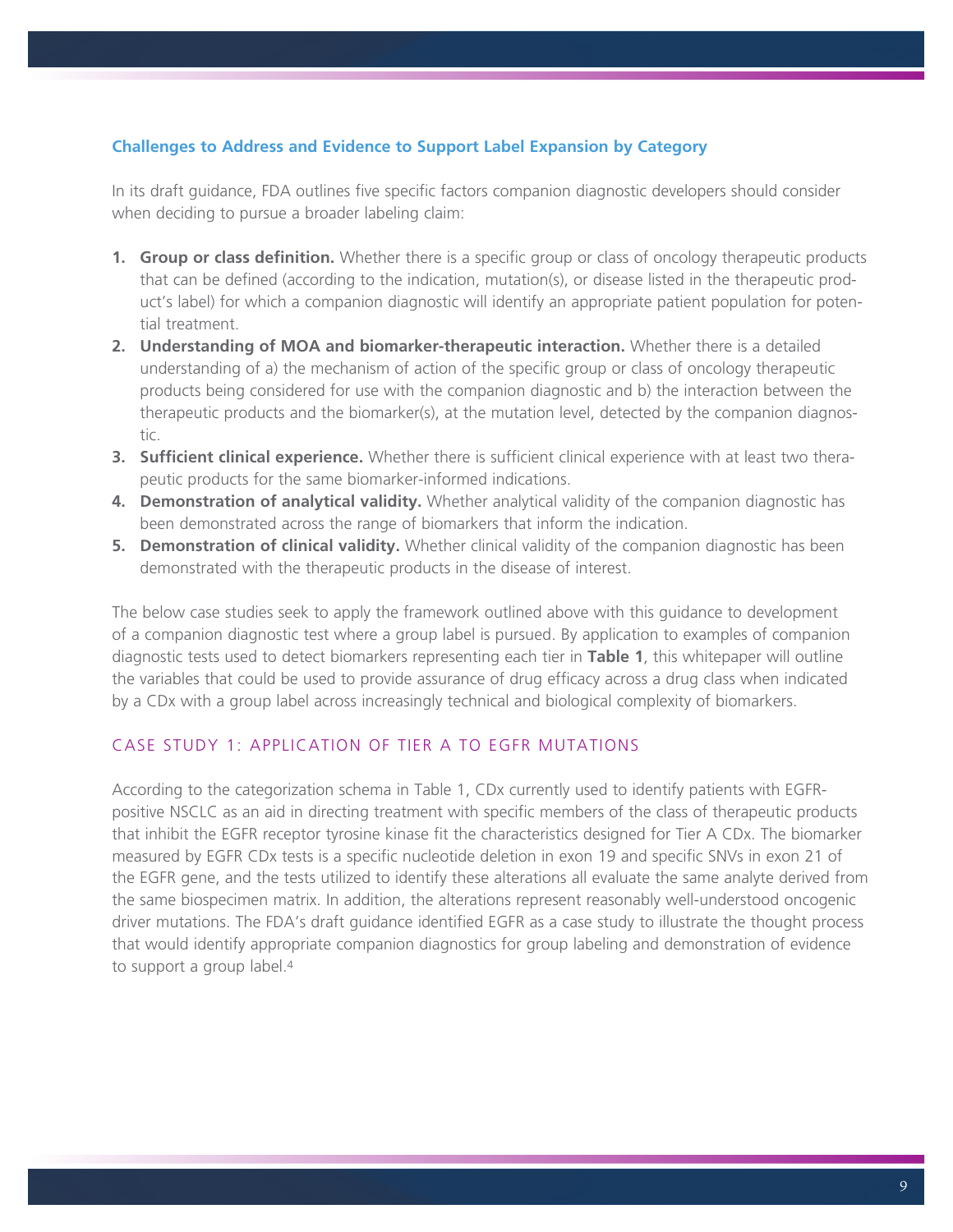#### Table 5. Mock Plan for RTOR Expansion *Group or class definition*

As noted in FDA's draft guidance:

In this example, the oncology community would be better served by a companion diagnostic that detects EGFR exon 19 deletions or exon 21 (L858R) substitution mutations indicated for "identifying patients with NSCLC whose tumors have EGFR exon 19 deletions or exon 21 (L858R) substitution mutations and are suitable for treatment with a tyrosine kinase inhibitor approved by FDA for that indication." This could enable greater flexibility for clinicians in choosing the most appropriate therapeutic product based on a patient's biomarker status.5

*Understanding of MOA and biomarker-therapeutic interaction* As noted in FDA's draft guidance:

EGFR exon 19 deletions and exon 21 (L858R) substitution mutations are known to upregulate EGFR phosphorylation and respond to treatment with tyrosine kinase inhibitors of EGFR based on functional studies. Many mutations in EGFR exon 20 are tyrosine kinase inhibitor resistant, so these mutations would be excluded from this group or class.5

### **Sufficient clinical experience**

As noted in FDA's draft guidance:

Afatinib, erlotinib, gefitinib, osimertinib, and dacomitinib are all indicated for the treatment of patients with NSCLC whose tumors have EGFR exon 19 deletions or exon 21 (L858R) substitution mutations, so they will fall under one specific group or class (tyrosine kinase inhibitor indicated for the treatment of patients with NSCLC whose tumors have EGFR mutation exon 19 deletions or exon 21 (L858R) substitution mutations). Also it would not be appropriate to include therapeutic products in this specific group or class that only target resistant mutations, such as EGFR T790M and C797S, for which there may not be sufficient or consistent clinical experience.5

#### **Demonstration of Analytical and Clinical Validity**

The FDA guidance discusses considerations for demonstration of analytical and clinical validity as it applies to group labeling, although it does not provide an EGFR example for demonstration of analytical and clinical validity. For the discussion in this whitepaper, CDx tests that evaluate these nucleotide mutations are appropriately considered within Tier A because, unlike Tier B/C CDx tests, Tier A CDx tests do not require the identification of a complex rearrangement, do not evaluate different analytes that are directly or indirectly linked to the specific gene alterations, do not require a complex algorithm, and are often analytically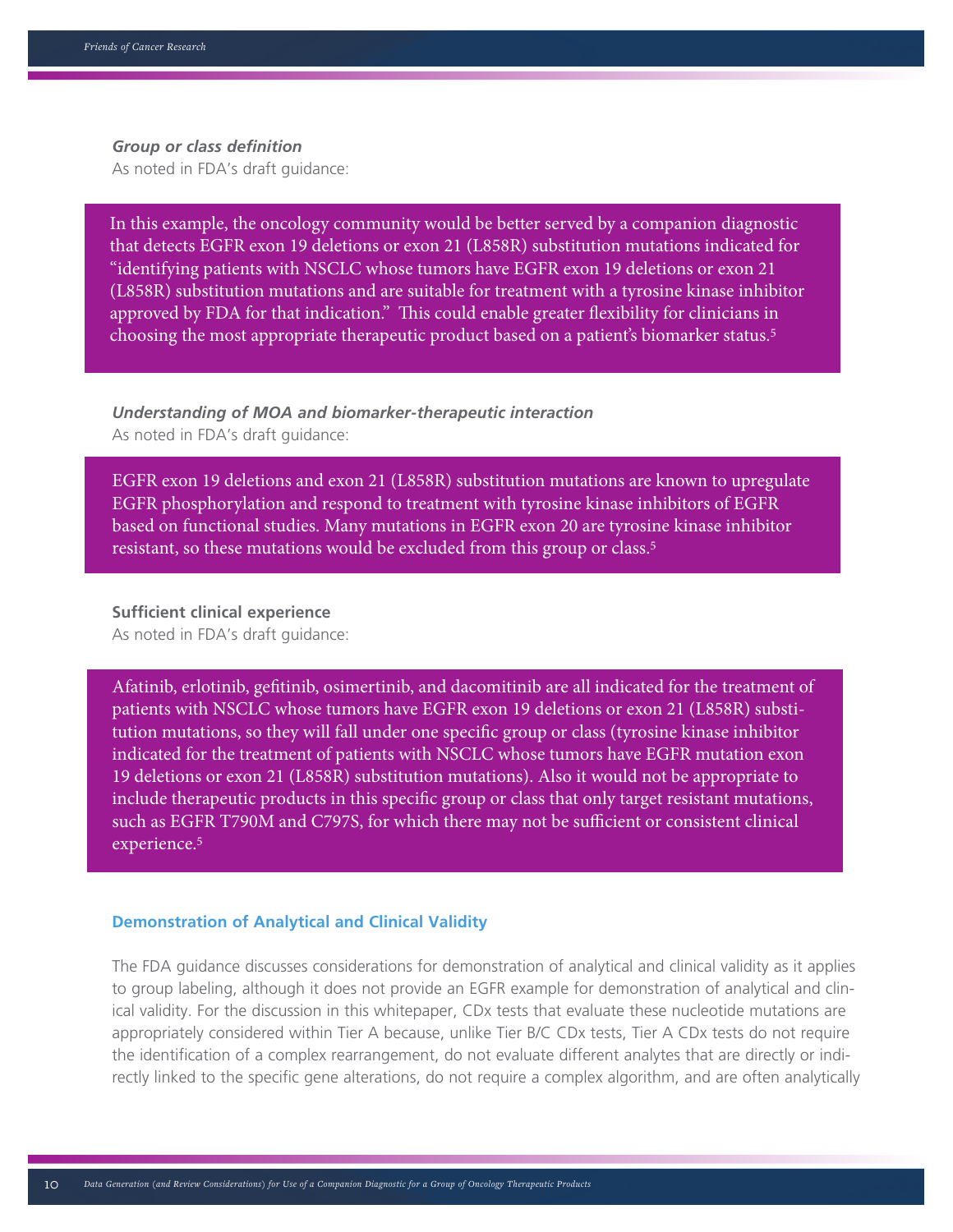validated by comparing to bi-directional sequencing as the gold standard. Although the guidance does mention use of a reference test to detect false results and consideration of discordance between technologies, examples are needed to address the many outstanding questions, some of which are outlined in the **Discussion Questions** section below.

## CASE STUDY 2: APPLICATION OF TIER B TO CDX ESTABLISHING *ALK* STATUS

### **Group or Class Definition and Understanding of MOA and Biomarker-therapeutic Interaction**

Anaplastic Lymphoma Kinase (*ALK*) inhibitors belong to a class of compounds called Tyrosine Kinase inhibitors (TKI). These therapeutic products have proven effective in patients with metastatic NCSLC that is determined to be ALK-positive, reflecting the presence of a rearrangement in the *ALK* gene that functions as an oncogenic driver. During the past eight years, there have been five *ALK* inhibitors developed and approved, representing three generations of therapeutic products - crizotinib (first-generation), ceritinib, alectinib and brigatinib (second generation), and lorlatinib (third generation) - with additional drugs in development.

In general, subsequent generations of *ALK* inhibitors are designed to overcome limitations in potency, selectivity, brain penetrance, and mechanisms of resistance involving mutations within the *ALK* catalytic domain6. Studies have shown that patients can develop resistance to *ALK* inhibitors over time and that these mutations can represent a biomarker of response in previously treated patients.7 Studies continue to shed light on the extent to which the various *ALK* inhibitors differ from each other in terms of mechanisms of resistance.

## **Sufficient Clinical Experience**

The sequential development and approval, over a period of time, of next-generation *ALK* inhibitors using different CDx tests establishes increasing clinical experience and evidence demonstrating the clinical utility of an established class of therapeutic products in patient populations identified by different CDx tests. As mentioned previously, two of the five *ALK* inhibitors currently approved by the FDA for the treatment of patients with *ALK*-positive metastatic NSCLC do not further specify "as detected by an FDA approved test" because these two drugs were approved as 2nd line or 3rd line and greater treatments for patients who progressed on or may be intolerant to another *ALK* inhibitor that was previously approved as a first line treatment. While the safe and effective use of all of these drugs ultimately requires identifying patients with metastatic NSCLC whose tumors are *ALK*-positive as detected using an approved test, those drugs that are used subsequent to treatment with a prior (e.g. first-line) same-in-class therapeutic agent take advantage of the existing standard of care established by these previously approved same-in-class agents and their companion diagnostics.

There are presently three CDx tests approved by the FDA to identify patients with *ALK*-positive NSCLC appropriate for treatment with specific *ALK* inhibitors. Of particular note, each of the three approved tests measures distinctly different analytes (chromosomal DNA, protein, DNA sequence) using completely different platform technologies (FISH, IHC, NGS). These CDx tests therefore are best considered as Tier B tests, as additional evidence and supporting rationale would be necessary to support the expansion of any one test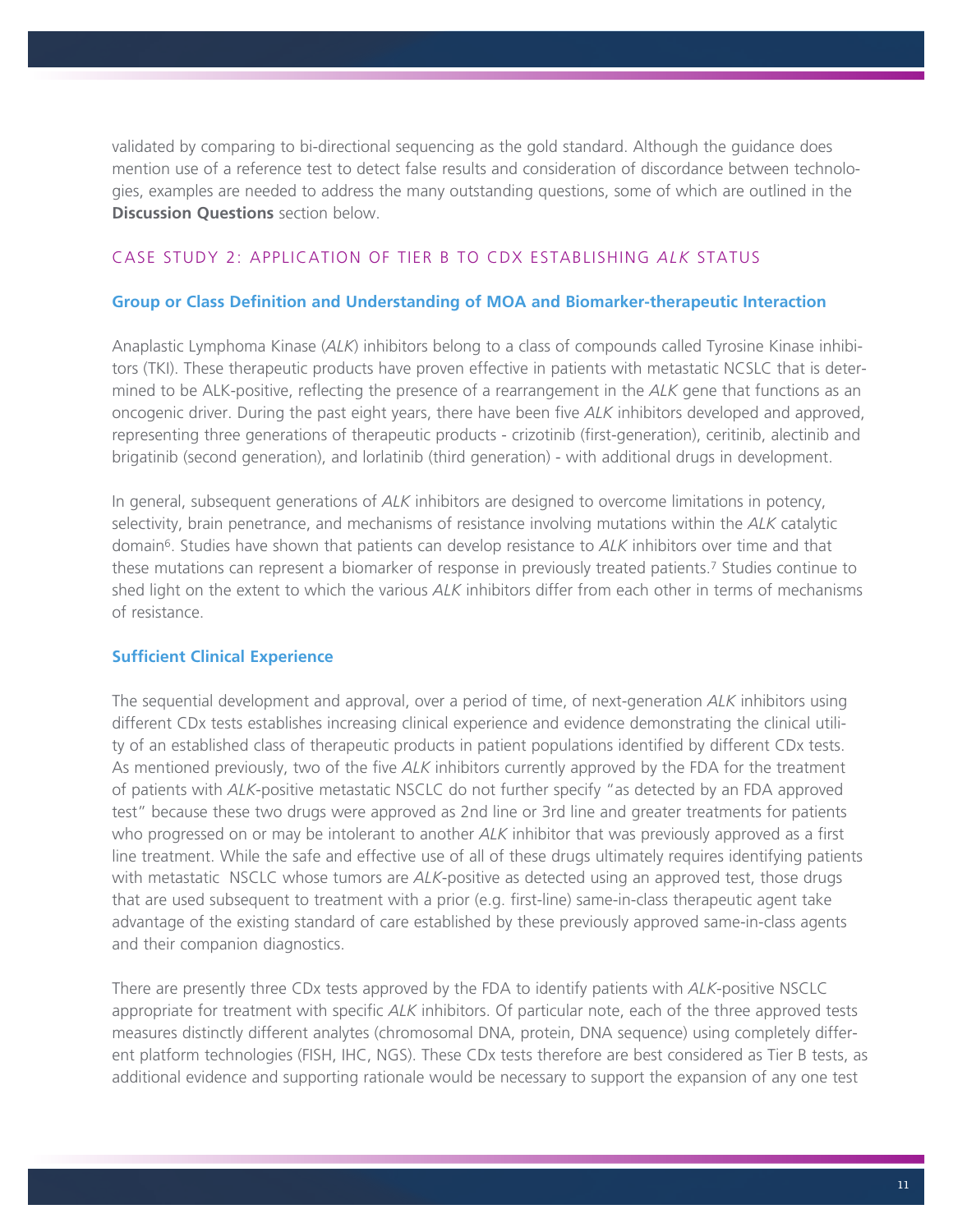with a class label.

### **Demonstration of Analytical and Clinical Validity**

There are several technologies that have been developed to detect *ALK* rearrangements including IHC, fluorescent in-situ hybridization (FISH), and NGS. Because the analytical validity of each test and test platform is reviewed in the context of a single trial, the level of cross-platform divergence is unknown. The sensitivity of each of these tests varies, and interpretation of clinical data derived from the use of these different methods should be performed carefully.8 Inconsistent results have been observed in the analysis of *ALK*  rearrangements in NSCLC.9 Core datasets and/or standard assays should be developed to facilitate harmonization of test sensitivity and analytical validity across tests within a test group. A recent study on *ALK* testing trends and patterns using Flatiron Health electronic health record-derived database reviewed results over 6 years for patients diagnosed with Stage IIIB or IV NSCLC. Average *ALK* testing rates increased over time from 32.4% in 2011 to 62.1% in 2016 and showed that FISH was the most common *ALK* testing method and may help understand relative performance of the various testing methods.10 Harmonization efforts have been undertaken by comparing IHC testing methods across multiple centers and laboratories leading to standardized methods and interpretation criteria.11

In addition to each *ALK* diagnostic being required to demonstrate clinical validity in the context of the therapeutic for which it is a companion, for NGS based testing the FDA has required that the NGS panel test, for example, FoundationOneCDx, demonstrate clinical concordance to previously FDA-approved IHC/ FISH tests.12 While it is helpful to compare the performance of the NGS test with the IHC/FISH tests, if the various *ALK* therapies slightly vary in their mechanisms of action, one wonders if there should be an expectation of clinical concordance between the various diagnostics. In such cases, the same-in-class diagnostics category may have to be considered more carefully.

# CASE STUDY 3: APPLICATION OF TIER C TO HOMOLOGOUS REPAIR DEFICIENCY AND SIMILAR TESTS

Poly (ADP-ribose) polymerases (PARP) have shown true promise in early clinical studies due to reported activity in *BRCA*-associated cancers. As a drug class, PARP inhibitors have had their greatest impact on the treatment of women with epithelial ovarian cancers (EOC). PARP inhibition exploits this cancer vulnerability by further disrupting DNA repair, thus leading to genomic catastrophe. Early clinical data demonstrated the effectiveness of PARP inhibition in women with recurrent EOC harboring *BRCA*1/2 mutations and those with platinum-sensitive recurrences. Three PARP inhibitors (olaparib, niraparib, and rucaparib) are now approved for use in women with recurrent EOC.13

These new therapeutics have demonstrated clinical use variously in treatment and maintenance settings, and more clinical trials are underway to expand use of this new generation of medicines.14 Olaparib, Rucaparib, and Niraparib have all been approved with the requirement of a companion diagnostic, for certain indications. They are summarized in a recent FDA presentation.15 These drugs have shown differential activity in patients with *BRCA* mutations or whose cancers demonstrate *BRCA* mutations or genomic scar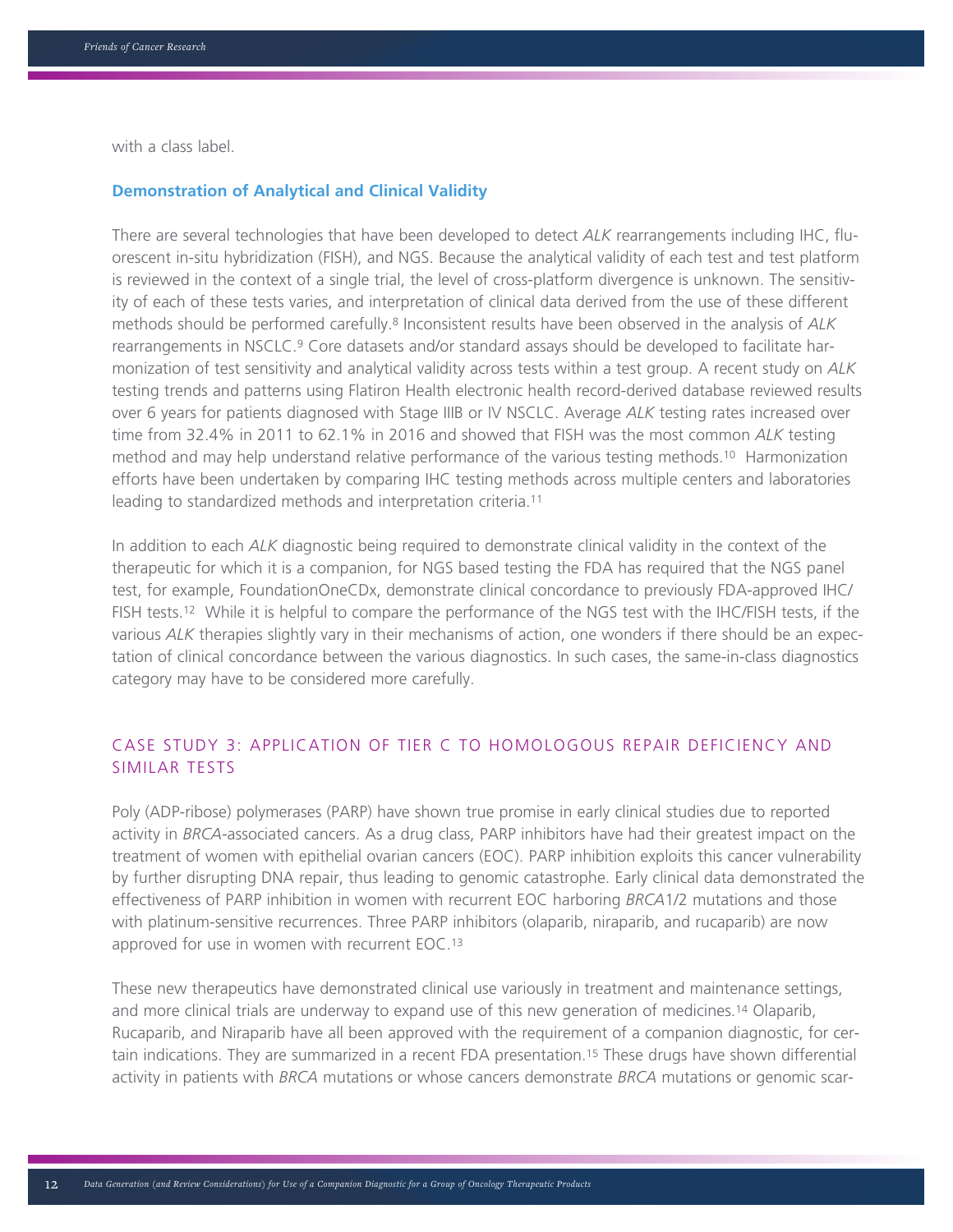ring resulting from homologous repair deficiency (HRD) of a variety of origins, including mutations, deletions, loss of heterozygosity (LOH), miRNA and DNA methylation.

Various diagnostic tests to detect *BRCA* or HRD have been approved: Myriad BRACAnalysisDx, Myriad myChoice, FoundationFocusCDxbrca and FoundationOneCDx. It is important to consider here that some of the tests only interrogate germline mutations in *BRCA* while others also detect tumor-derived mutations. Even with the approved diagnostics, there may be potential variation with the way homologous repair deficiency is defined (also referred to as genomic instability). In the case of one NGS panel, the HRD is represented by BRCA mutations and genomic score-based alteration called loss of heterozygosity (LOH).16 This contrasts with another NGS-based diagnostic where *BRCA* mutations are supplemented by three algorithmic-score based alterations, namely telomere allelic imbalance (TAI), large-scale state transitions (LST) in addition to LOH.17 Furthermore, recently a direct-to-consumer testing device has also secured FDA approval for detecting *BRCA* mutations, albeit not as a companion diagnostic to prescribe therapeutic, leading a prominent researcher in the field to worry that there may be insufficient testing of the *BRCA* pathological mutation with this test.18

*BRCA* certainly is gaining importance as a window into the tumorigenic process due to its role as a tumor suppressor, but there are even more genes implicated in the repair pathway that also seem to play a role. In addition to *BRCA*1/2, there are variously 15 or 17 other genes referred to as HRR pathway (homologous recombination and repair), where alterations in those genes are also being studied for response to PARPi therapies. The next iteration of Myriad's diagnostic named myChoicePlus will have an additional 90 genes compared to the original version.19

While these are exciting advances, the community will have to come together to define, classify, and harmonize these diagnostic devices as they are all likely going to apply to the same class of therapies, namely PARP inhibitor therapies. HRD or PARPi diagnostic devices, for lack of a better term, are sufficiently complex in their differences and nuances, that the average community physician may not be commensurate in understanding how each of them may detect slightly different tumor genotypes resulting in differences in clinical outcomes for the therapeutic.

## **Potential Implications for Clinical Trial Design**

As FDA and industry consider these questions and other concepts to facilitate CDx development, the resulting policies and their implications need to be considered in the broader clinical context. For example, current CDx development pathways and regulations can impact the flow of patients onto clinical trials because current regulatory guidance may favor enrollment strategies that utilize prospective patient selection on the basis of an investigational device exemption (IDE) that will eventually form the basis of the CDx. By comparison, enrollment strategies that utilize locally obtained testing performed outside of the auspices of the clinical trial for the purpose of enrollment, with storage of samples tested by the local lab test for retrospective bridging testing is currently permitted, primarily where the biomarker is very rare, but this approach may not be favored. This "retrospective approach" can also be associated with challenging-to-meet downstream requirements such as collection of negative samples to be tested by the most prevalent local lab test used for eligibility determination.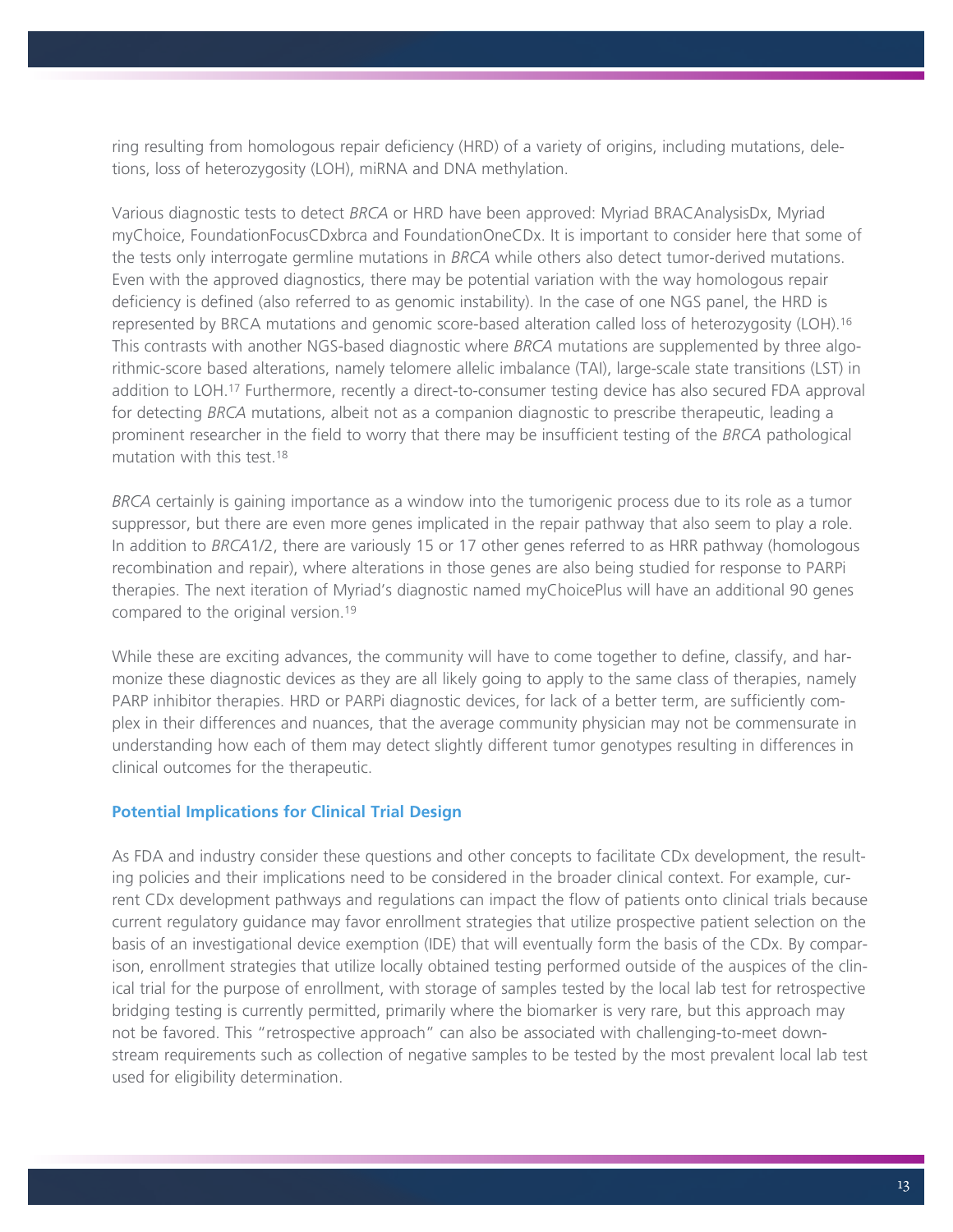Enrollment strategies that utilize prospective central confirmation via an IDE (if needed) for eligibility determination may result in duplication of testing if patients known to harbor the relevant biomarker are re-tested. This could create several concerns including duplication of testing, exhaustion of tissue sometimes requiring repeat invasive procedures to obtain more material necessary for central testing, and delays in patient enrollment during which the tissue is sent, accessioned, tested and results returned. These potential barriers to clinical trial participation, and the evidence they generate, should be carefully weighed against the potential benefits of this approach from an assay validation perspective.

Given these considerations, both regulators and sponsors may need to consider whether retrospective confirmation and enrollment of patients based on local testing could be sufficient to reduce the potential of duplicative testing and how to clearly articulate retrospective pathways that might be used for patient enrollment.

## WHITEPAPER DISCUSSION QUESTIONS

- How should a same-in-class drug be defined in the context of a CDx group label?
	- $\Box$  What is the minimum number of drugs needed for creation of a group label?
	- $\Box$  How should variability in efficacy between drugs within a class be addressed?
- How can parity in measurement between tests within a test group be maintained?
	- $\Box$  Can tests be awarded a group label based upon comparison to a reference test?
	- □ How should harmonization of measurement between technologies be achieved?
	- □ What if harmonization cannot be obtained as newer technology is more accurate and provides for more efficient use of tissue (NGS)?
- When demonstrating analytical and clinical validity with reference to a comparator test, what characteristics should be considered when choosing the comparator test?
	- □ Should the first-in-kind or first approved test be the de facto comparator for all tests within a group label?
	- $\Box$  For example, in the case of EGFR, the Cobas<sup>20</sup> may be the reference diagnostic to harmonize to, but for BRAF21, Biomerieux test may be the better reference diagnostic to harmonize to instead of Cobas. Examples of successful harmonization efforts exist, such as for validation of blood glucose monitors in which a standardized enzyme-based assay was used to establish a set range of performance values that all tests are required to meet. Further, the *Friends* TMB Harmonization project is an example of a molecular biomarker harmonization effort in which the use of NCI's The Cancer Genome Atlast (TCGA) data, cell lines, and clinical samples were used to help define and establish analytical performance thresholds.22,23
	- □ Should clinical trial data demonstrating validity be required for the comparator test?
	- $\Box$  Due to limited access to quality banked samples, are there alternate approaches that can be used?
- How should concordance be demonstrated for a pan-tumor indication?
	- $\Box$  Does concordance have to be demonstrated within each separate tumor type or is across a number of tumor types acceptable?
	- □ How many tumor types would be necessary?
- Are there situations when "unacceptable concordance" is acceptable?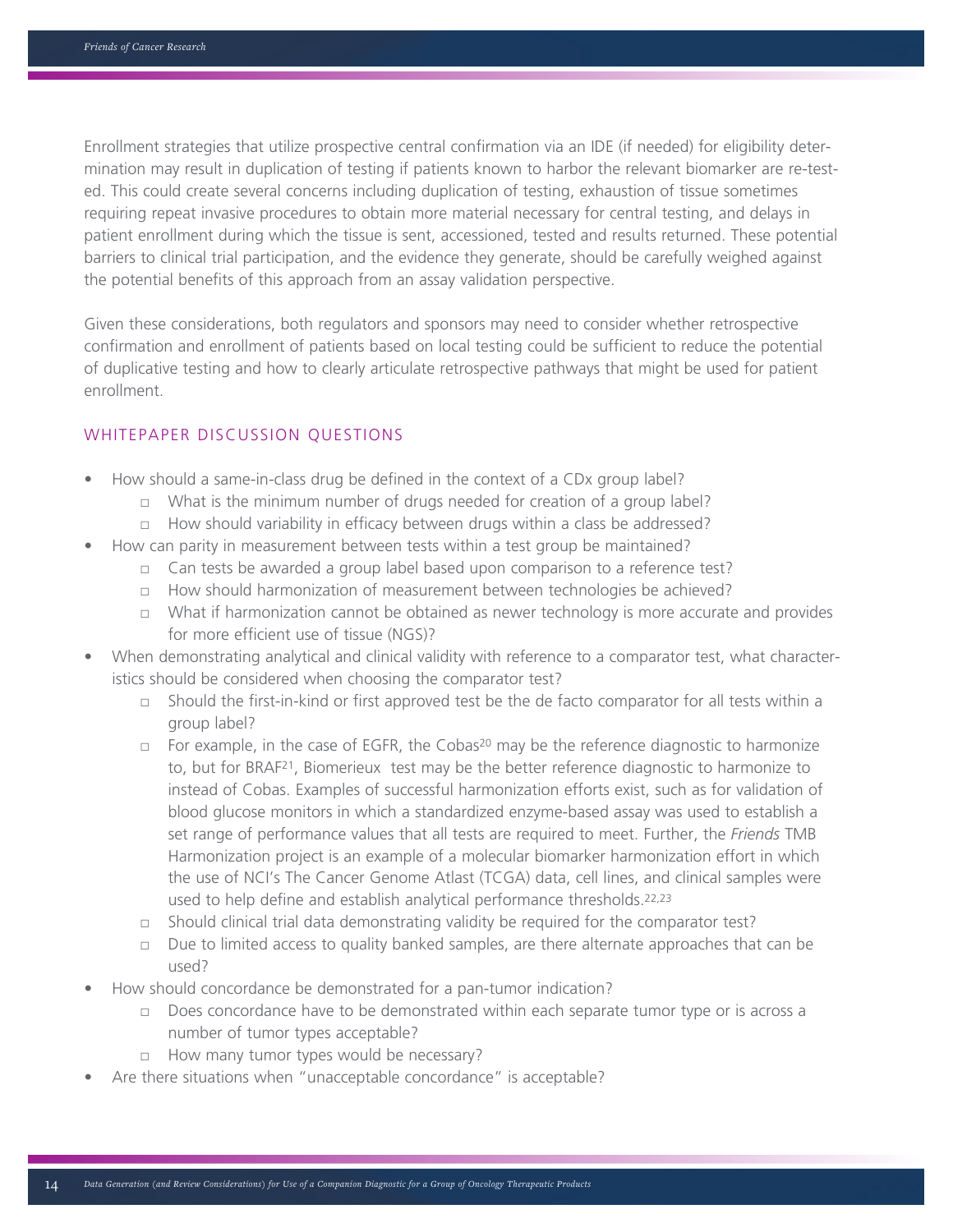- □ Example: Qiagen PIK3CA testing in cfDNA only detects ~60% of mutations that are detected in tumor samples indicating cfDNA testing will miss many patients eligible for the targeted therapy, alpelisib. However, cfDNA testing is much more convenient than tumor testing, providing some benefit/reason for testing with this matrix. Further, the test label recommends repeat testing of tumor sample if the cfDNA result is negative.
- What type and level of data can be used to compensate for missing efficacy data?
- Are there cases where retrospective RWE could support widening a CDx label to a different drug in the same class (e.g. retrospective survey of outcomes based on which test was used before prescribing a given drug, showing similar outcomes)?
- Is there a role for non-invasive monitoring of treatment response in the adjuvant setting (i.e. ctDNA monitoring)? Would this enhance the identification of patients who respond to treatment vs. patients who never achieved a benefit?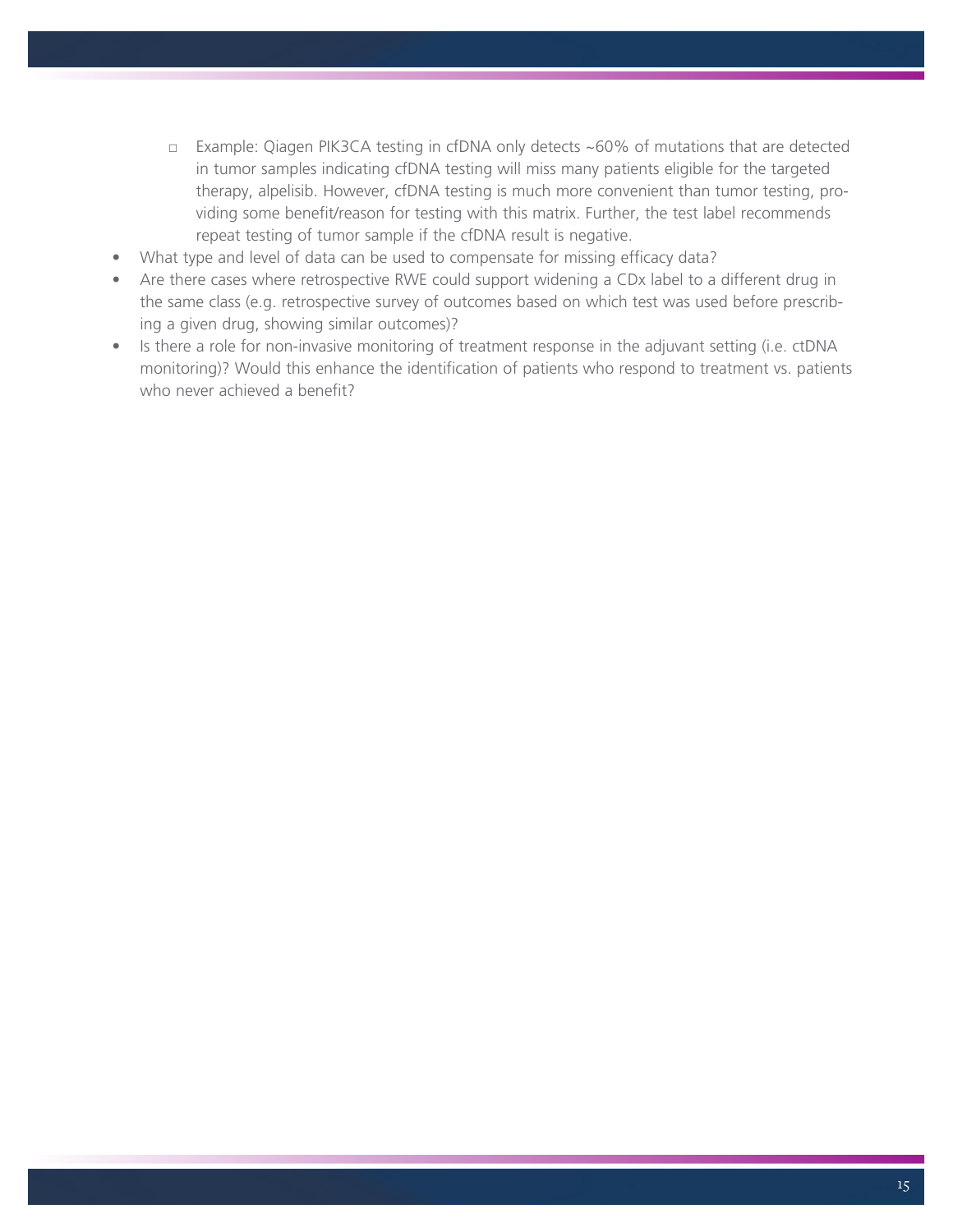### **References:**

- 1. FDA's Guidance for Industry and FDA Staff: In Vitro Companion Diagnostic Devices, August 2014, page 11; FDA's Draft Guidance for Industry and FDA Staff: Developing and Labeling In vitro Companion Diagnostic Devices for a Specific Group or Class of Oncology Therapeutic Products Guidance for Industry, December 2018
- 2. United States Food and Drug Administration. (2017, June 22). FDA grants regular approval to darafenib and trametinib combination for metastatic NSCLC with BRAF V600E mutation [Press release]. Retrieved from https://www.fda.gov/drugs/resources-information-approved-drugs/fda-grants-regular-approval-dabrafenib-and-trametinib-combination-metastatic-nsclc-braf-v600e.
- 3. United States Food and Drug Administration. (2017, November 30). FDA announces approval, CMS proposes coverage of first breakthrough-designated test to detect extensive number of cancer biomarkers [Press release]. Retrieved from https://www.fda.gov/news-events/press-announcements/fda-announces-approval-cms-proposes-coverage-first-breakthrough-designated-test-detect-extensive.
- 4. United States Food and Drug Administration. (2014). In Vitro Companion Diagnostic Devices: Guidance for Industry and Food and Drug Administration Staff. Retrieved from https://www.fda.gov/index.php/ media/81309/download.
- 5. United States Food and Drug Administration. (2018). Developing and Labeling In vitro Companion Diagnostic Devices for a Specific Group or Class of Oncology Therapeutic Products Guidance for Industry: Draft Guidance. Retrieved from https://www.fda.gov/media/120340/download
- 6. Shaw, Alice (2018) Newer Targeted Agents in NSCLC: ALK Inhibitors https://www.cancernetwork.com/ asco-lung-cancer/newer-targeted-agents-nsclc-alk-inhibitors
- 7. Shaw, Alice T et al. (2019) ALK Resistance Mutations and Efficacy of Lorlatinib in Advanced Anaplastic Lymphoma Kinase-Positive Non–Small-Cell Lung Cancer https://ascopubs.org/doi/full/10.1200/ JCO.18.02236
- 8. Zhang X et al. (2017) Oncotarget 8(43):75400 Diagnostic accuracy of PCR for detecting ALK gene rearrangement in NSCLC patients: A systematic review and meta-analysis [PMID:29088875]
- 9. Mattsson JSM et al (2016) BMC Cancer 16: 603 Inconsistent results in the analysis of ALK rearrangements in non-small cell lung cancer
- 10. Illei PB et al (2018) JCO Precision Oncology ALK Testing Trends and Patterns Among Community Practices in the United States
- 11. von Laffert M et al (2014) J Thoracic Oncology 9 (11): 1685 Multicenter Immunochemical ALK-Testing of Non-Small-Cell Lung Cancer shows high concordance after harmonization of techniques and interpretation criteria
- 12. Summary of Safety & Effectiveness Document https://www.accessdata.fda.gov/cdrh\_docs/pdf17/ P170019B.pdf (Pg 11)
- 13. Cook, SA and Tinker AV (2019) PARP Inhibitors and the Evolving Landscape of Ovarian Cancer Management: A Review https://link.springer.com/article/10.1007%2Fs40259-019-00347-4
- 14. Franzese, E et al. (2019) PARP inhibitors in ovarian cancer. Cancer Treatment Reviews 73:1-9 https:// www.cancertreatmentreviews.com/article/S0305-7372(18)30200-7/pdf
- 15. Ison, Gwynn (2018) FDA Perspective: Evolving Development of PARP inhibitors https://www.fda.gov/ media/114655/download
- 16. https://www.fda.gov/medical-devices/recently-approved-devices/foundationfocus-cdx-